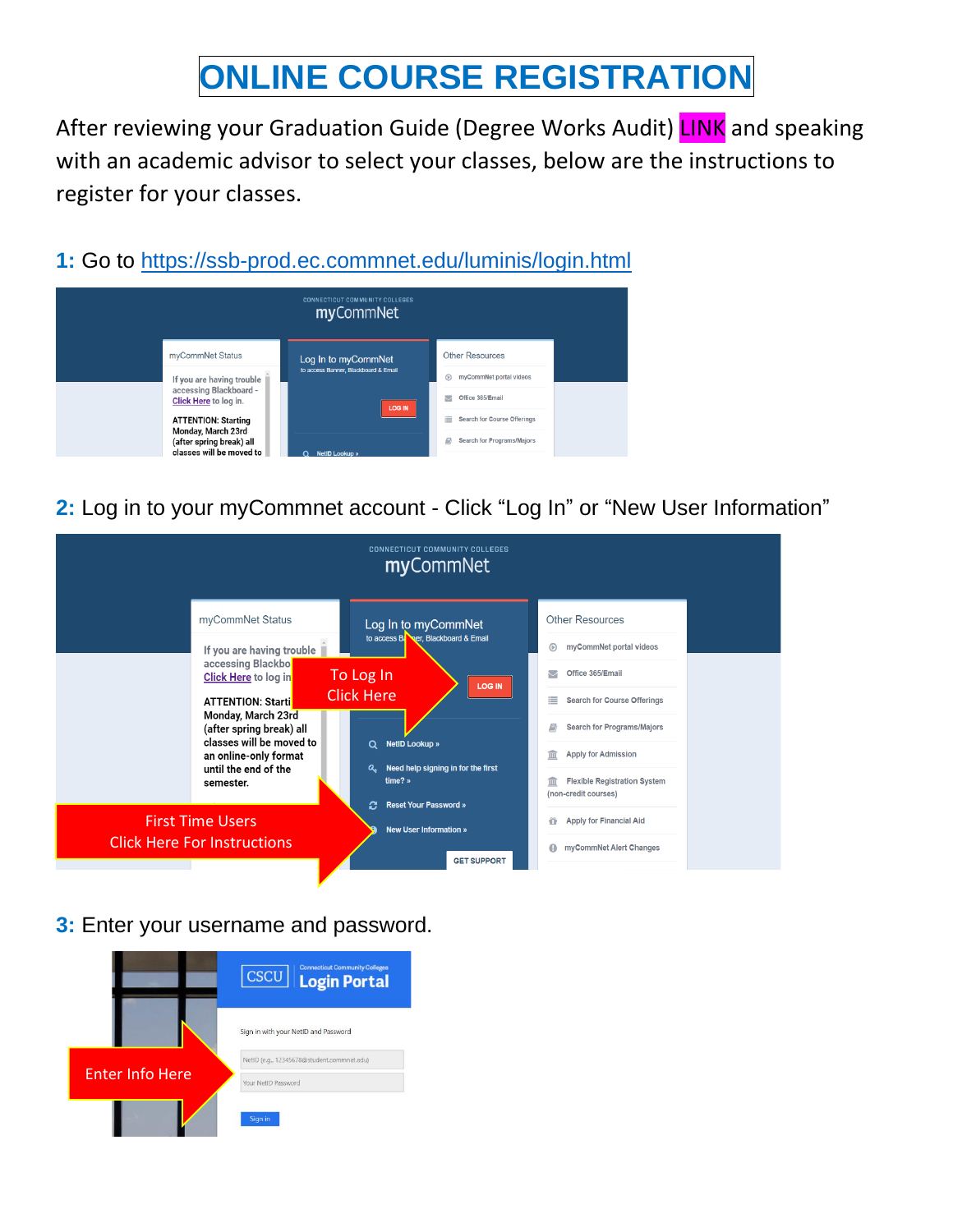**4**: On Home Page, select "Banner Student & Faculty Self-Service"

|      |                                                           | myCommNet       |                        |                  |  |                                     |                                     |  |                             |                                                                                   |                                                   |  |  |  |  |
|------|-----------------------------------------------------------|-----------------|------------------------|------------------|--|-------------------------------------|-------------------------------------|--|-----------------------------|-----------------------------------------------------------------------------------|---------------------------------------------------|--|--|--|--|
| Home | Home                                                      | My Student Info | <b>My Faculty info</b> | My Employee Info |  | My Library Info                     | <b>Special Programs</b>             |  | <b>Support and Training</b> |                                                                                   | <b>College Resources</b>                          |  |  |  |  |
|      | <b>Home Community</b>                                     | Home            |                        |                  |  |                                     |                                     |  |                             |                                                                                   |                                                   |  |  |  |  |
|      |                                                           |                 |                        |                  |  |                                     |                                     |  |                             |                                                                                   |                                                   |  |  |  |  |
|      | myCommNet Announcements                                   |                 |                        |                  |  | <b>E</b> Voter Registration         |                                     |  |                             | <b>E Access Banner Self-Service</b>                                               |                                                   |  |  |  |  |
|      | All<br><b>Announcements</b><br>Hide<br>Subject<br>Preview |                 |                        |                  |  | Register online to vote through the |                                     |  | <b>Click Here</b>           |                                                                                   | <b>Banner Student &amp; Faculty Self-Service:</b> |  |  |  |  |
|      |                                                           |                 |                        |                  |  |                                     | <b>REGISTER</b><br><b>Online to</b> |  |                             | • Course registration, add/drop classes<br>• Degree requirements<br>• Transcripts |                                                   |  |  |  |  |

#### **5**: Select "Tunxis Community College".



## **6:** Select "Registration/Schedule" Tab

| <b>Click Here</b> | REGISTRATION/SCHEDULE         | <b>BILLING/PAYMENT</b> | PERSONAL INFORMATION               | <b>SELECTIVE PROGRAMS</b>          |  |  |
|-------------------|-------------------------------|------------------------|------------------------------------|------------------------------------|--|--|
|                   | • Register (add/drop) Classes | • Pay Tuition          | Update Email, Address and<br>Phone | • Apply for the Nursing<br>Program |  |  |

### **7:** Select "Class Registration"



### 8: Select "Term", then "Submit"

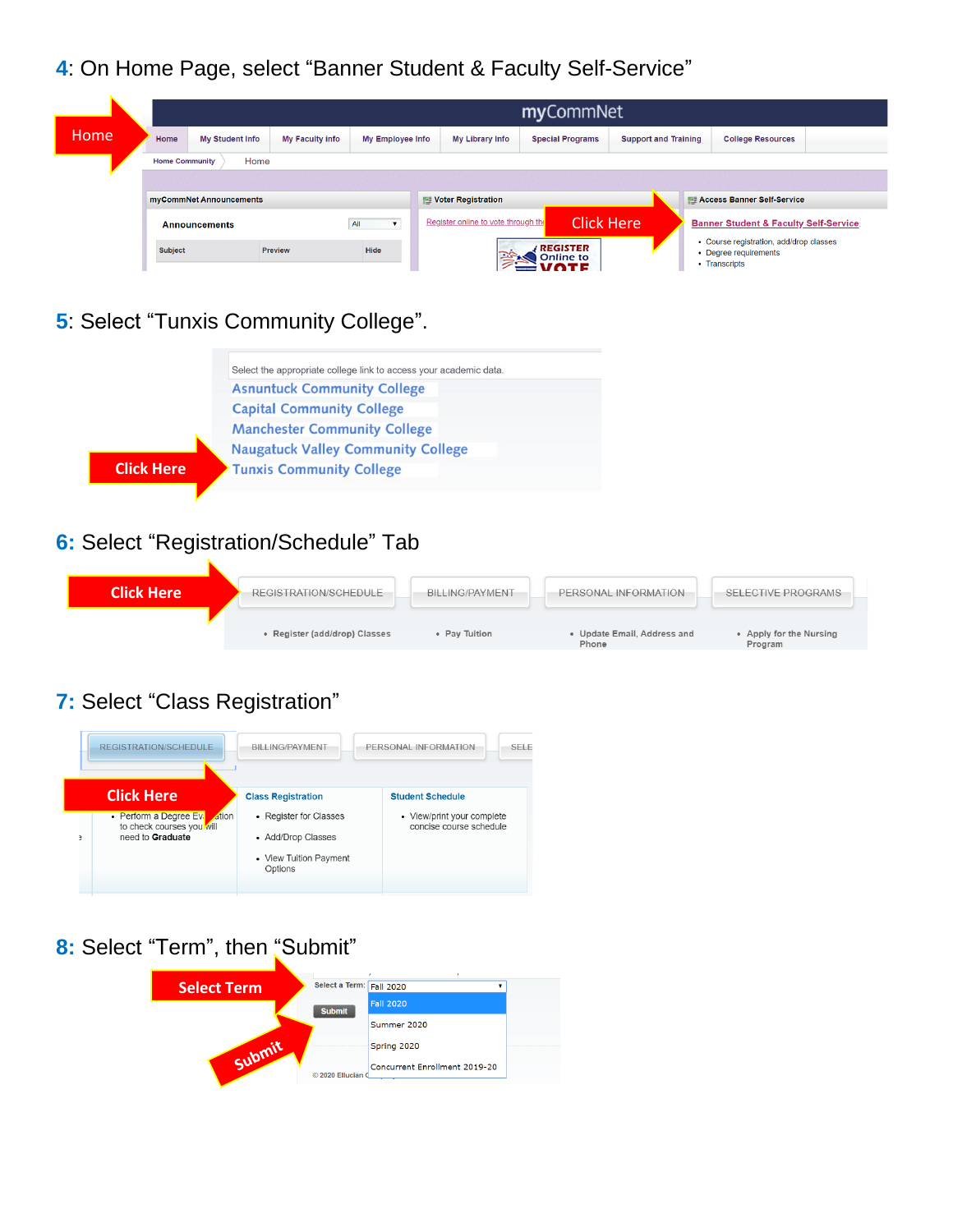### **9:** Scroll down the page. Then click "Class Search".

| Register (Add/Drop Classes)                                                                                                                                                                                                                                                                                                                                                                                                                                                                                                 |
|-----------------------------------------------------------------------------------------------------------------------------------------------------------------------------------------------------------------------------------------------------------------------------------------------------------------------------------------------------------------------------------------------------------------------------------------------------------------------------------------------------------------------------|
| Home > Return to Add/Drop                                                                                                                                                                                                                                                                                                                                                                                                                                                                                                   |
| ဖ<br>croll<br>RE/<br><b>E REGISTERING</b><br>respondence - including Registration and Payment information - will go to your Student Email account. Check your Student Email account often, or follow instructions provided to forward messages to a provided to forward mes<br>All<br>LASSES<br>off(s) in the Add Classes Worksheef section below (click the "Class Search" button if you need to look up courses). 2) Check 'Select' to choose your course. 3) Click Register. 4) Review results-successful registra<br>1) |
|                                                                                                                                                                                                                                                                                                                                                                                                                                                                                                                             |
| <b>Add Classes Worksheet</b>                                                                                                                                                                                                                                                                                                                                                                                                                                                                                                |
| CRNs                                                                                                                                                                                                                                                                                                                                                                                                                                                                                                                        |
|                                                                                                                                                                                                                                                                                                                                                                                                                                                                                                                             |
| <b>Click Here</b><br><b>Class Search</b><br><b>Reset</b>                                                                                                                                                                                                                                                                                                                                                                                                                                                                    |
|                                                                                                                                                                                                                                                                                                                                                                                                                                                                                                                             |

**10:** Select one Subject. Click on "Subject", then "Course Search"

|                                      | Subject: Dental Assisting<br>Dental Hygiene<br>Early Childhood Education<br>Earth Science<br>Economics<br>Energy Technology |
|--------------------------------------|-----------------------------------------------------------------------------------------------------------------------------|
| Click on Subject. Example: "English" | Engineering Science (General)<br><b>English</b><br>English as a Second Language<br>Environmental Science                    |
| <b>Then Click Here</b>               | <b>Advanced Search</b><br><b>Course Search</b>                                                                              |

**11:** Scroll to Find # and Course Title. Click "View Sections".



**12:** Find the Course Section (Look at CRN, Days & Times, Other Course Info.). Check the box that matches your schedule.

|                                | <b>Sections Found</b><br>English |  |                   |  |  |                        |  |                   |               |                      |                           |         |  |
|--------------------------------|----------------------------------|--|-------------------|--|--|------------------------|--|-------------------|---------------|----------------------|---------------------------|---------|--|
|                                | Select CRN Subj Crse             |  |                   |  |  | Sec NoLo Textbook Cred |  | Title             | Inst<br>Methd | Days                 | Time                      | Cap Act |  |
|                                | $\Box$                           |  | 3287 ENG* J101 01 |  |  | textbook<br>info       |  | 3.000 Composition | TRAD          | <b>MW</b>            | 08:30 am-09:45 10 0<br>am |         |  |
|                                | $\Box$                           |  | 3288 ENG* J101 02 |  |  | textbook<br>info       |  | 3.000 Composition | TRAD          | M                    | 10:00 am-11:15 10 2<br>am |         |  |
| <b>Find Section.</b>           |                                  |  |                   |  |  |                        |  | TRAD              | W             | 10:00 am-11:15<br>am |                           |         |  |
| Example: 3269; M/W 10-11:15 am | $\overline{\mathcal{L}}$         |  | 3289 ENG* J101 03 |  |  | textbook<br>info       |  | 3.000 Composition | TRAD          | M                    | 10:00 am-11:15 10 0<br>am |         |  |
| <b>Then Click Here.</b>        |                                  |  |                   |  |  |                        |  | TRAD              | W             | 10:00 am-11:15<br>am |                           |         |  |
|                                |                                  |  |                   |  |  |                        |  |                   |               |                      |                           |         |  |